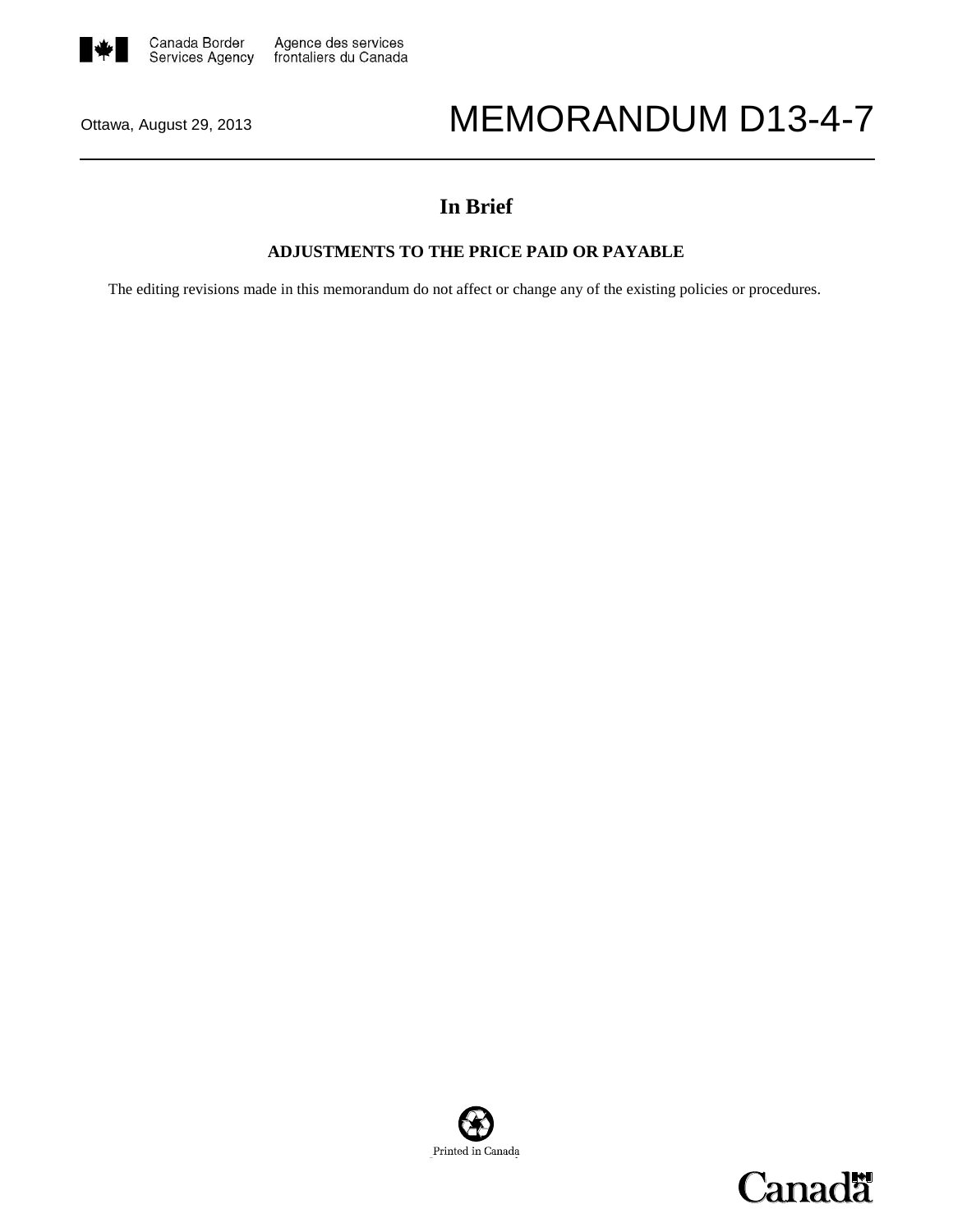

# Ottawa, August 29, 2013 MEMORANDUM D13-4-7

# **ADJUSTMENTS TO THE PRICE PAID OR PAYABLE**

This memorandum briefly outlines and explains the adjustments which are to be made to the price paid or payable of imported goods, under subsection 48(5) of the *[Customs Act](http://laws-lois.justice.gc.ca/eng/acts/C-52.6/index.html)*, in order to determine a transaction value.

#### **Legislation**

Section 48 of the *Customs Act*: [http://laws-lois.justice.gc.ca/eng/acts/C-52.6/index.html.](http://laws-lois.justice.gc.ca/eng/acts/C-52.6/index.html)

#### **GUIDELINES AND GENERAL INFORMATION**

1. Subsection 48(5) of the *[Customs Act](http://laws-lois.justice.gc.ca/eng/acts/C-52.6/index.html)* (the Act) sets out the adjustments which are to be made to the price paid or payable for imported goods when determining the transaction value. These adjustments include additions to and deductions from the price paid or payable and are summarized below.

# **Additions to the Price Paid or Payable**

2. To the extent that they are not already included in the price paid or payable of the imported goods, certain amounts are to be added thereto in determining the transaction value.

# **Commissions and Brokerage (Subparagraph 48(5)***(a)***(i) of the Act)**

3. Commissions and brokerage incurred in respect of the goods by the purchaser are to be included in the transaction value. If such amounts are not included in the invoiced price for the imported goods, they must be added when calculating the transaction value.

4. The exception to the above-mentioned requirement are fees paid by the purchaser to his agent for the service of representing him abroad in respect of the purchase of the goods. These fees, usually referred to as "buying commissions," need not be included in the transaction value of the goods.

5. For example, if the purchaser engaged the services of a person to locate and purchase certain goods for export to Canada on the purchaser's behalf, the buying agent's fee paid for this service is not dutiable and thus may be excluded when determining the transaction value of the goods.

6. It should be noted that the term "brokerage" does not refer to charges by a customs broker for services rendered in respect of the clearance of the imported goods. For more information, refer to [Memorandum D13-4-12,](http://cbsa.gc.ca/publications/dm-md/d13/d13-4-12-eng.html) *Commissions and Brokerage*.

#### **Packing (Subparagraph 48(5)***(a)***(ii) of the Act)**

7. The following costs and charges or expenses, incurred by the purchaser in respect of the imported goods, are to be included in the transaction value:

*(a)* packing costs and charges, including the cost of cartons, cases, and other containers and coverings that are treated for customs purposes as being part of the imported goods; and

*(b)* all expenses of packing incident to placing the goods in the condition in which they are shipped to Canada.

8. It should be noted that both labour and material costs are to be considered in determining the expenses of packing incident to placing the goods in the condition in which they are shipped to Canada.

#### **Assists (Subparagraph 48(5)***(a)***(iii) of the Act)**

9. The term "assist" does not appear in the Act. However, it is a convenient term to describe the value of any of the goods and services referred to in subparagraph 48(5)*(a)*(iii).

10. In determining the transaction value under section 48, the value of any assist, determined in accordance with section 4 of the *[Valuation for Duty Regulations](http://laws-lois.justice.gc.ca/eng/regulations/SOR-86-792/)* and apportioned in a reasonable manner and in accordance with generally accepted accounting principles, is to be included in the transaction value (refer to [Memorandum D13-3-12,](http://cbsa.gc.ca/publications/dm-md/d13/d13-3-12-eng.html) *Treatment of Assists in the Determination of the Value for Duty*).

#### **Royalties and Licence Fees (Subparagraph 48(5)***(a)***(iv) of the Act)**

11. The amount of any payment for a royalty or licence fee in respect of the imported goods is to be included in the transaction value, provided this payment is a condition of the sale of the goods for export to Canada.

12. However, payments for the right to reproduce the imported goods in Canada are not to be added to the price paid or payable in determining the transaction value of the goods (refer to [Memorandum D13-4-9,](http://cbsa.gc.ca/publications/dm-md/d13/d13-4-9-eng.html) *Royalties and Licence Fees*).

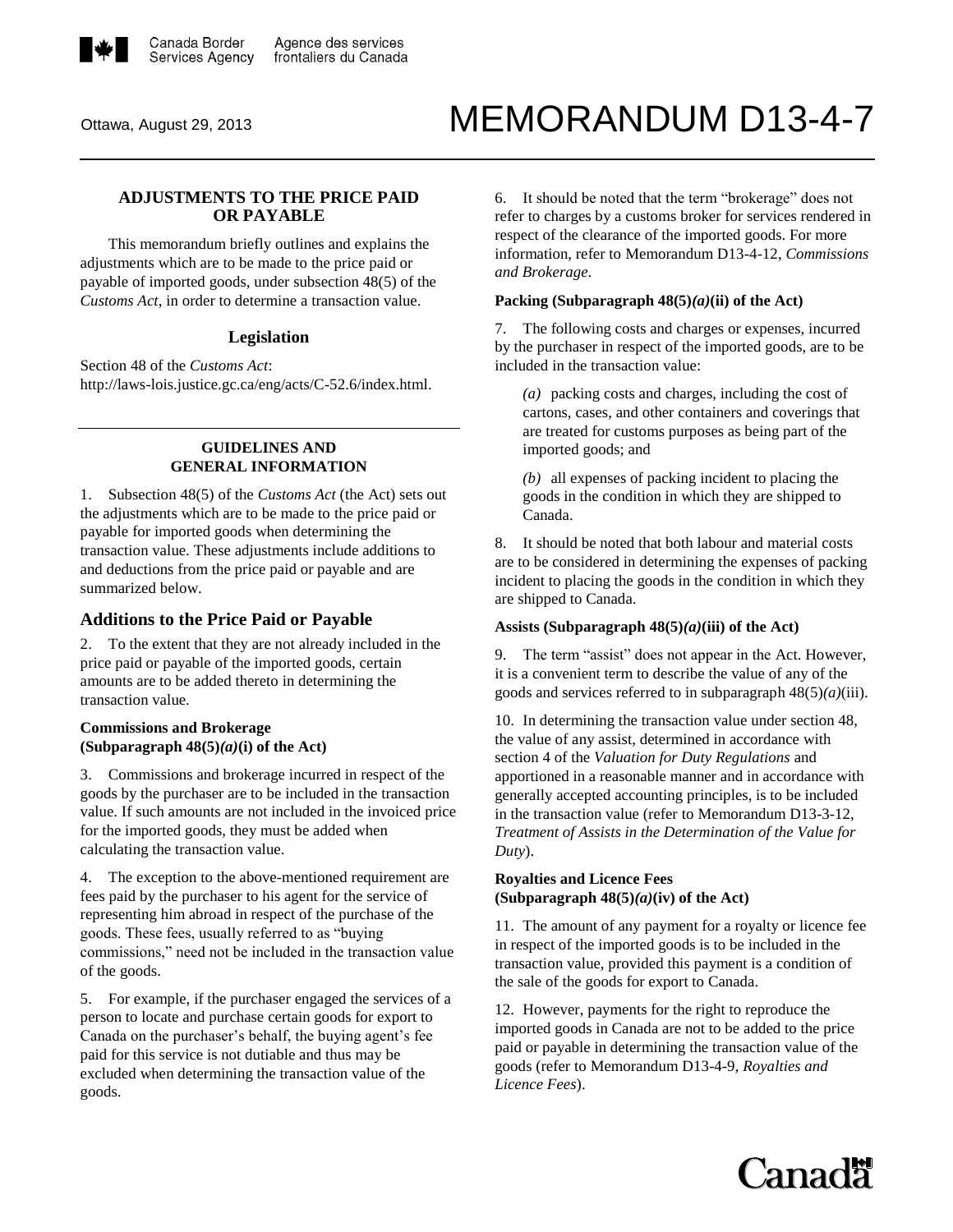#### **Subsequent Proceeds (Subparagraph 48(5)***(a)***(v) of the Act)**

13. If some portion of the proceeds of the subsequent resale, disposal, or use of the imported goods by the purchaser accrues to the vendor, directly or indirectly, then the value of that portion is to be included in the transaction value (refer t[o Memorandum D13-4-13,](http://cbsa.gc.ca/publications/dm-md/d13/d13-4-13-eng.html) *Post-importation Payments or Fees (Subsequent Proceeds)*).

#### **Transportation and Associated Costs, and Insurance Costs (Subparagraph 48(5)***(a)***(vi) of the Act)**

14. Any of the costs referred to in

subparagraph  $48(5)(a)(vi)$ , if they arise prior to and at the place from which the goods begin their direct and uninterrupted journey to Canada, are to be included in the transaction value of the goods (refer to [Memorandum](http://cbsa.gc.ca/publications/dm-md/d13/d13-3-3-eng.html)  [D13-3-3,](http://cbsa.gc.ca/publications/dm-md/d13/d13-3-3-eng.html) *Transportation and Associated Costs*, and [Memorandum D13-3-4,](http://cbsa.gc.ca/publications/dm-md/d13/d13-3-4-eng.html) *Place of Direct Shipment*).

# **Deductions From the Price Paid or Payable**

15. To the extent that they are included in the price paid or payable for the imported goods, certain amounts are to be deducted therefrom in determining the transaction value.

#### **Transportation and Associated Costs, and Insurance Costs (Subparagraph 48(5)***(b)***(i) of the Act)**

16. Any of the costs referred to in subparagraph 48(5)*(b)*(i), if they arise after the place from which the goods begin their direct and uninterrupted journey to Canada, would not be included in the transaction value of the goods. Any amounts for Canadian customs brokerage fees which are included in the price paid or payable may be deducted as associated costs and as such are not included in the transaction value of the goods (refer to memoranda [D13-3-3](http://cbsa.gc.ca/publications/dm-md/d13/d13-3-3-eng.html) and [D13-3-4\)](http://cbsa.gc.ca/publications/dm-md/d13/d13-3-4-eng.html).

#### **Costs Arising After the Goods Have Been Imported (Clause 48(5)***(b)***(ii)(A) of the Act)**

17. Any reasonable cost, charge, or expense that is incurred for specified services provided after importation, if identified separately from the price paid or payable for the goods, is not to be included in the transaction value of the goods. The specific services are:

- *(a)* construction,
- *(b)* erection,
- *(c)* assembly,
- *(d)* maintenance, and
- *(e)* technical assistance.

18. It should be noted that a "reasonable cost, charge, or expense" is an amount which the importer is able to substantiate with documentary evidence.

#### **Import Duties and Taxes (Clause 48(5)***(b)***(ii)(B) of the Act)**

19. Duties and taxes such as those levied under the *[Customs Tariff](http://lois-laws.justice.gc.ca/eng/acts/c-54.011/)*, the *[Excise Tax Act](http://laws-lois.justice.gc.ca/eng/acts/e-15/)*, the *[Excise Act](http://laws-lois.justice.gc.ca/eng/acts/e-14/)*, the *[Special Import Measures Act](http://laws-lois.justice.gc.ca/eng/acts/s-15/)* or any other law relating to the Canada Border Services Agency (CBSA) mandate would, if they form a part of the price paid or payable and are identified separately, be deducted from that price. The amount for those duties and taxes may be identified separately on the invoice presented to the CBSA or expressed as a percentage of the price paid or payable. In all cases the amount to be deducted from the price paid or payable must be the actual amount of Canadian duties and taxes levied.

# **Post-importation Reductions**

20. Paragraph 48(5)(c) of the Act indicates that any rebate of, or other decrease in, the price paid or payable for the imported goods effected after importation is to be disregarded, and is not to be deducted from the price paid or payable for the goods when determining the transaction value.

# **Additional Information**

21. For more information, within Canada call the Border Information Service at **1-800-461-9999**. From outside Canada call 204-983-3500 or 506-636-5064. Long distance charges will apply. Agents are available Monday to Friday  $(08:00 - 16:00$  local time/except holidays). TTY is also available within Canada: **1-866-335-3237**.